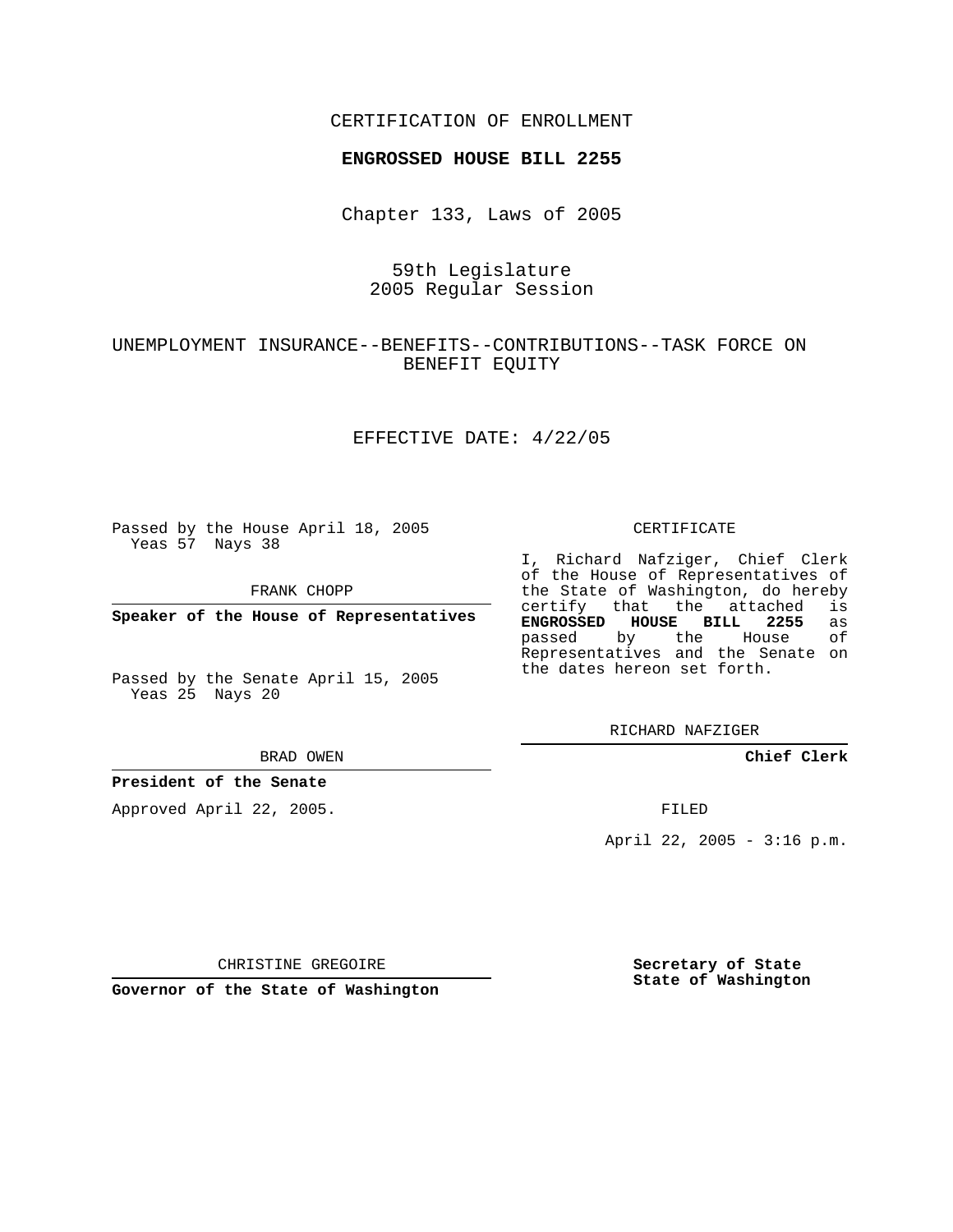# **ENGROSSED HOUSE BILL 2255** \_\_\_\_\_\_\_\_\_\_\_\_\_\_\_\_\_\_\_\_\_\_\_\_\_\_\_\_\_\_\_\_\_\_\_\_\_\_\_\_\_\_\_\_\_

\_\_\_\_\_\_\_\_\_\_\_\_\_\_\_\_\_\_\_\_\_\_\_\_\_\_\_\_\_\_\_\_\_\_\_\_\_\_\_\_\_\_\_\_\_

AS AMENDED BY THE SENATE

Passed Legislature - 2005 Regular Session

|  | State of Washington |                                             | 59th Legislature |  |  | 2005 Regular Session                                                   |  |  |
|--|---------------------|---------------------------------------------|------------------|--|--|------------------------------------------------------------------------|--|--|
|  |                     | By Representatives Conway, Simpson and Wood |                  |  |  |                                                                        |  |  |
|  |                     |                                             |                  |  |  | Read first time 03/01/2005. Referred to Committee on Commerce & Labor. |  |  |

 AN ACT Relating to making adjustments to improve benefit equity in the unemployment insurance system; amending RCW 50.01.010, 50.20.120, 50.29.021, 50.29.025, and 50.16.030; adding a new section to chapter 50.29 RCW; creating new sections; providing expiration dates; and declaring an emergency.

BE IT ENACTED BY THE LEGISLATURE OF THE STATE OF WASHINGTON:

 NEW SECTION. **Sec. 1.** The legislature finds that the unemployment insurance system was created to set aside unemployment reserves to be used for the benefit of persons who are unemployed through no fault of their own and to maintain purchasing power and limit the social consequences of unemployment. The legislature further finds that the system is falling short of these goals by failing to recognize the importance of applying liberal construction for the purpose of reducing involuntary unemployment, and the suffering caused by it, to the minimum, and by failing to provide equitable benefits to unemployed workers. The legislature also recognizes the desirability of managing the system to take into account the goal of reducing costs to foster a competitive business climate. The legislature intends to adjust the balance between these goals by reinstating the requirement for liberal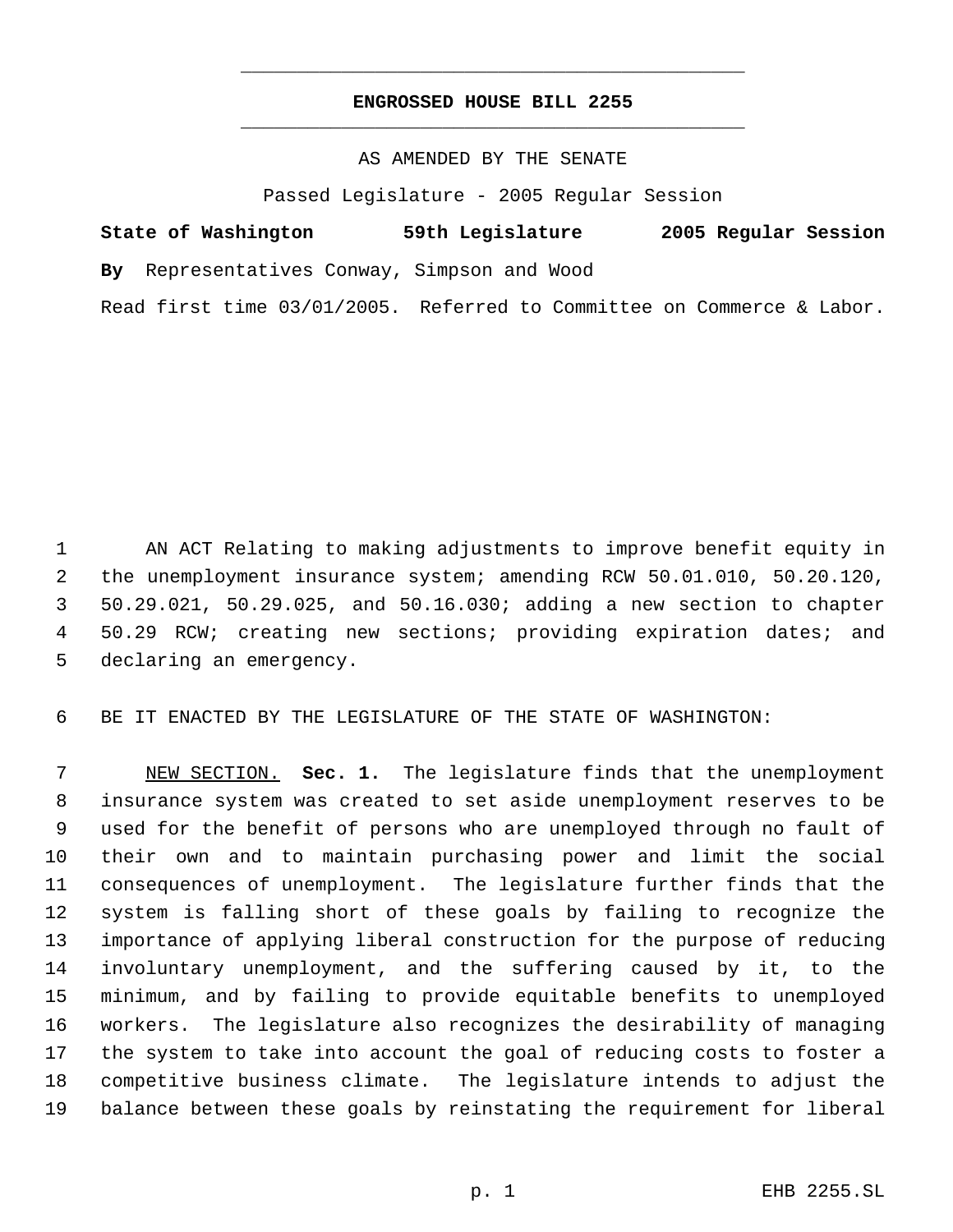construction and making other adjustments in the system that will allow reasonable improvements in benefit equity, including reinstating a weekly benefit calculation based on the wages in the two quarters of the claimant's base year in which wages were the highest. The legislature finds that these adjustments are critical to the health and welfare of unemployed workers, and to the purchasing power essential to the economic health and welfare of communities and the state, and should be implemented as soon as feasible.

 **Sec. 2.** RCW 50.01.010 and 2003 2nd sp.s. c 4 s 1 are each amended to read as follows:

 Whereas, economic insecurity due to unemployment is a serious 12 menace to the health, morals and welfare of the people of this state; involuntary unemployment is, therefore, a subject of general interest and concern which requires appropriate action by the legislature to prevent its spread and to lighten its burden which now so often falls with crushing force upon the unemployed worker and his family. Social security requires protection against this greatest hazard of our economic life. This can be provided only by application of the insurance principle of sharing the risks, and by the systematic accumulation of funds during periods of employment to provide benefits for periods of unemployment, thus maintaining purchasing powers and limiting the serious social consequences of relief assistance. The state of Washington, therefore, exercising herein its police and sovereign power endeavors by this title to remedy any widespread unemployment situation which may occur and to set up safeguards to prevent its recurrence in the years to come. The legislature, therefore, declares that in its considered judgment the public good, and the general welfare of the citizens of this state require the enactment of this measure, under the police powers of the state, for the compulsory setting aside of unemployment reserves to be used for 31 the benefit of persons unemployed through no fault of their own, and that this title shall be liberally construed for the purpose of 33 reducing involuntary unemployment and the suffering caused thereby to the minimum.

 **Sec. 3.** RCW 50.20.120 and 2003 2nd sp.s. c 4 s 11 are each amended to read as follows: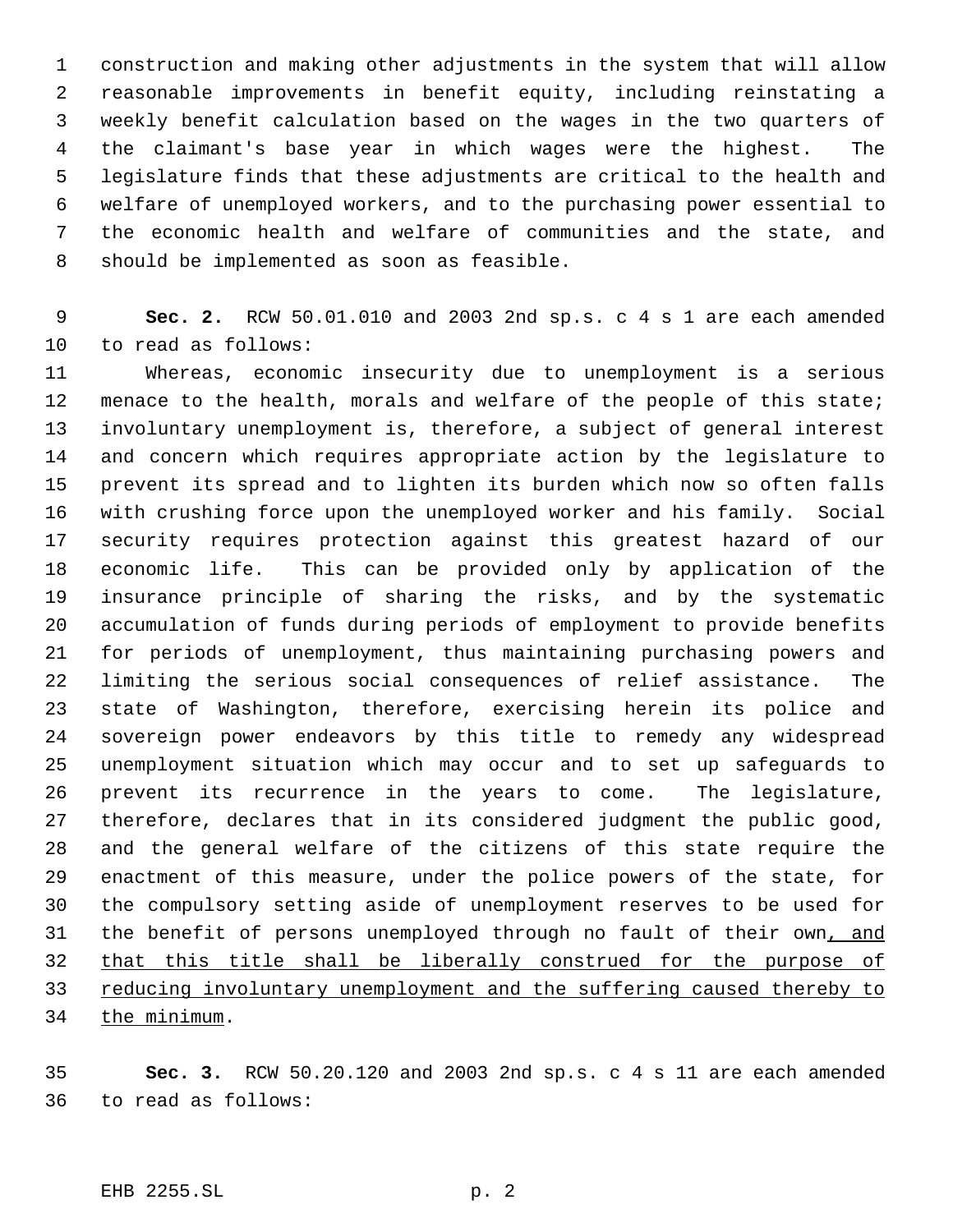(1)(a) Subject to the other provisions of this title, benefits shall be payable to any eligible individual during the individual's benefit year in a maximum amount equal to the lesser of thirty times the weekly benefit amount, as determined in subsection (2) of this section, or one-third of the individual's base year wages under this title: PROVIDED, That as to any week which falls in an extended benefit period as defined in RCW 50.22.010(1), an individual's eligibility for maximum benefits in excess of twenty-six times his or her weekly benefit amount will be subject to the terms and conditions set forth in RCW 50.22.020.

 (b) With respect to claims that have an effective date on or after the first Sunday of the calendar month immediately following the month in which the commissioner finds that the state unemployment rate is six and eight-tenths percent or less, benefits shall be payable to any eligible individual during the individual's benefit year in a maximum amount equal to the lesser of twenty-six times the weekly benefit amount, as determined in subsection (2) of this section, or one-third of the individual's base year wages under this title.

 (2)(a) For claims with an effective date before January 4, 2004, an individual's weekly benefit amount shall be an amount equal to one twenty-fifth of the average quarterly wages of the individual's total wages during the two quarters of the individual's base year in which such total wages were highest.

 (b) With respect to claims with an effective date on or after January 4, 2004, and before January 2, 2005, an individual's weekly benefit amount shall be an amount equal to one twenty-fifth of the average quarterly wages of the individual's total wages during the three quarters of the individual's base year in which such total wages were highest.

30 (c) $(i)$  With respect to claims with an effective date on or after January 2, 2005, except as provided in (c)(ii) of this subsection, an individual's weekly benefit amount shall be an amount equal to one percent of the total wages paid in the individual's base year.

 (ii) With respect to claims with an effective date on or after the first Sunday following the day on which the governor signs this act, and before July 1, 2007, an individual's weekly benefit amount shall be an amount equal to three and eighty-five one-hundredths percent of the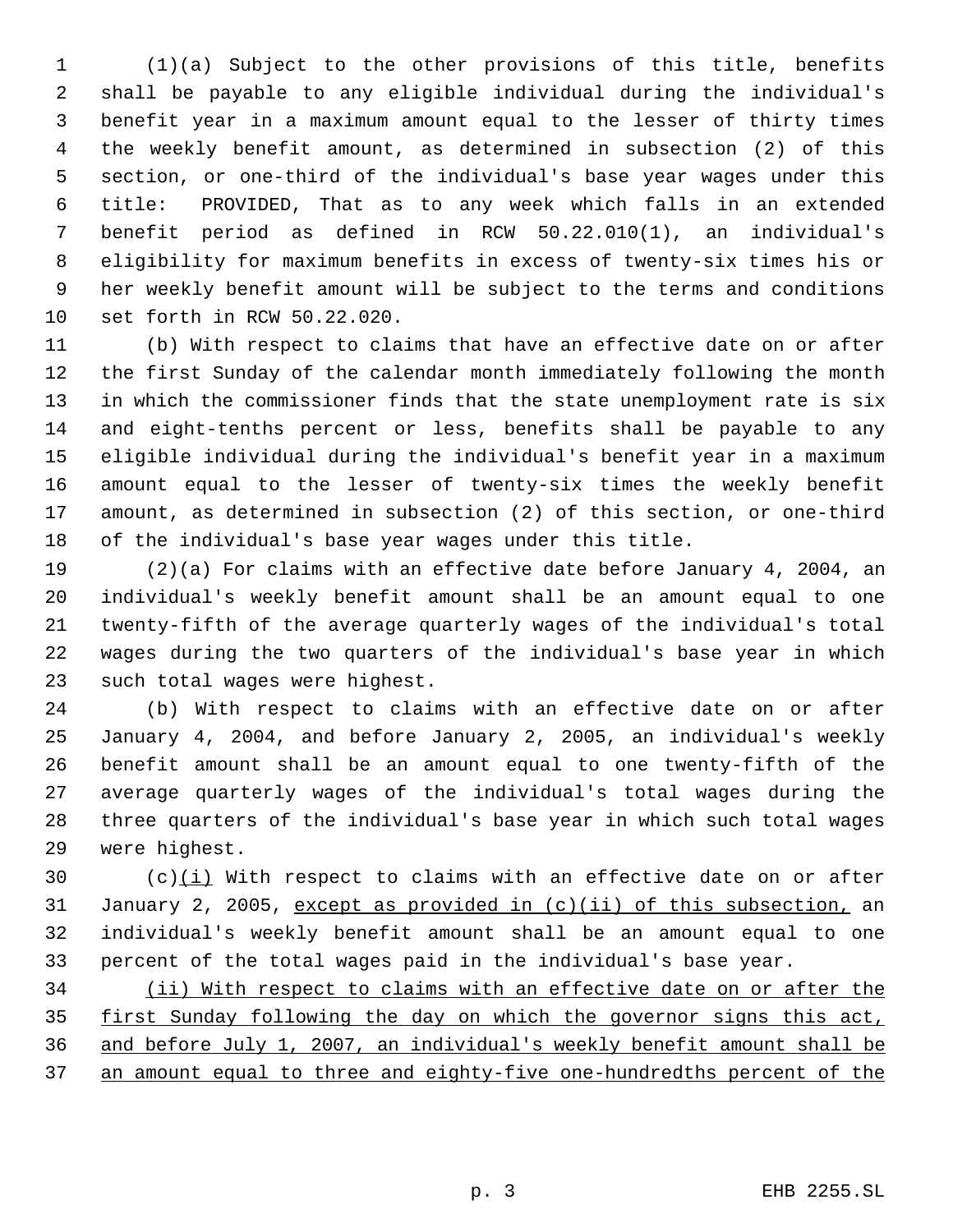average quarterly wages of the individual's total wages during the two 2 quarters of the individual's base year in which such total wages were highest.

 (3) The maximum and minimum amounts payable weekly shall be determined as of each June 30th to apply to benefit years beginning in the twelve-month period immediately following such June 30th.

 (a)(i) With respect to claims that have an effective date before January 4, 2004, the maximum amount payable weekly shall be seventy percent of the "average weekly wage" for the calendar year preceding such June 30th.

 (ii) With respect to claims that have an effective date on or after January 4, 2004, the maximum amount payable weekly shall be either four hundred ninety-six dollars or sixty-three percent of the "average weekly wage" for the calendar year preceding such June 30th, whichever is greater.

 (b) The minimum amount payable weekly shall be fifteen percent of the "average weekly wage" for the calendar year preceding such June 30th.

 (4) If any weekly benefit, maximum benefit, or minimum benefit amount computed herein is not a multiple of one dollar, it shall be reduced to the next lower multiple of one dollar.

 **Sec. 4.** RCW 50.29.021 and 2003 2nd sp.s. c 4 s 21 are each amended to read as follows:

 (1) This section applies to benefits charged to the experience rating accounts of employers for claims that have an effective date on or after January 4, 2004.

 (2)(a) An experience rating account shall be established and maintained for each employer, except employers as described in RCW 50.44.010 and 50.44.030 who have properly elected to make payments in lieu of contributions, taxable local government employers as described in RCW 50.44.035, and those employers who are required to make payments in lieu of contributions, based on existing records of the employment security department.

 (b) Benefits paid to an eligible individual shall be charged to the experience rating accounts of each of such individual's employers during the individual's base year in the same ratio that the wages paid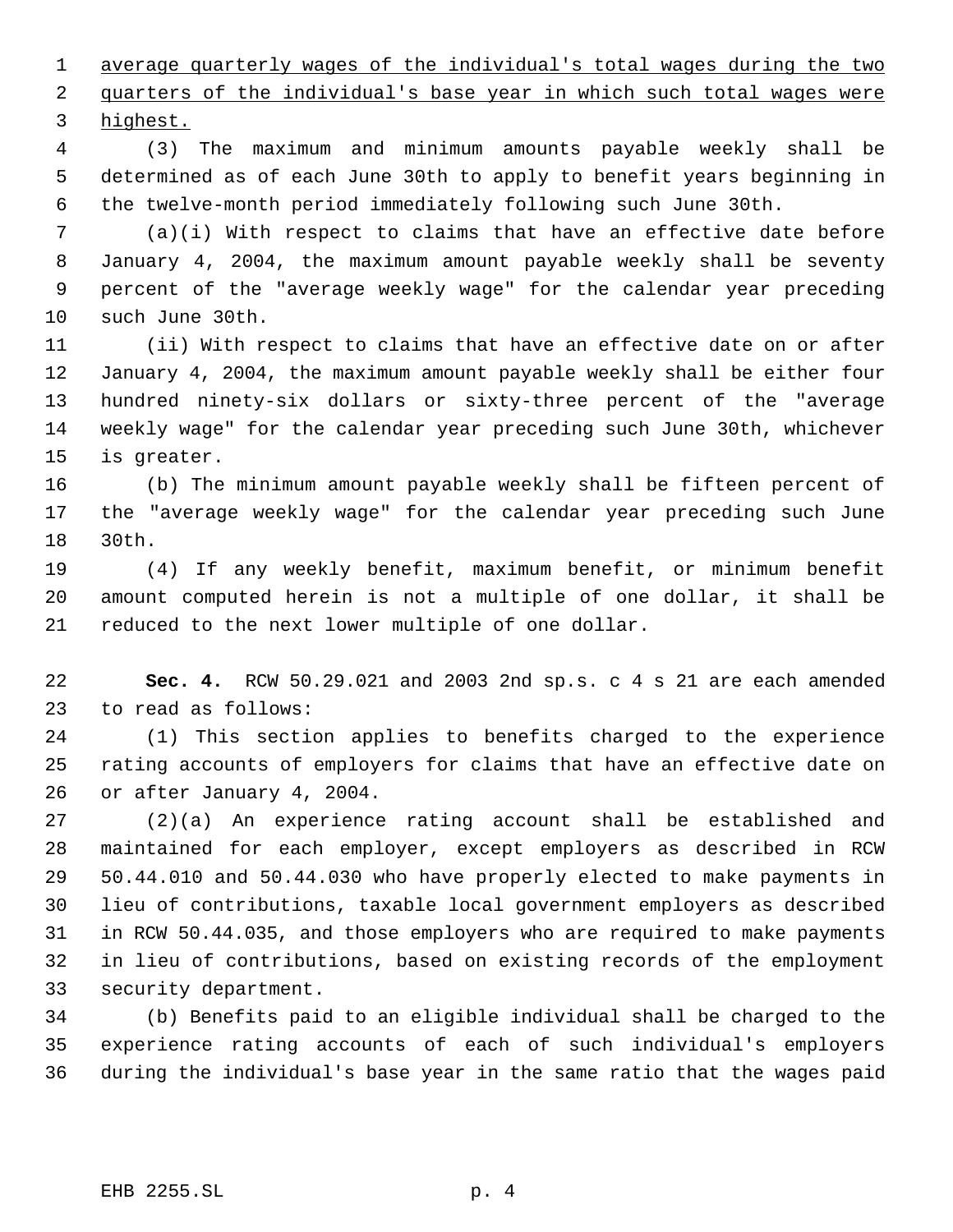by each employer to the individual during the base year bear to the wages paid by all employers to that individual during that base year, except as otherwise provided in this section.

 (c) When the eligible individual's separating employer is a covered contribution paying base year employer, benefits paid to the eligible individual shall be charged to the experience rating account of only the individual's separating employer if the individual qualifies for benefits under:

 (i) RCW 50.20.050(2)(b)(i), as applicable, and became unemployed after having worked and earned wages in the bona fide work; or

(ii) RCW 50.20.050(2)(b)(v) through (x).

 (3) The legislature finds that certain benefit payments, in whole or in part, should not be charged to the experience rating accounts of employers except those employers described in RCW 50.44.010 and 50.44.030 who have properly elected to make payments in lieu of contributions, taxable local government employers described in RCW 50.44.035, and those employers who are required to make payments in lieu of contributions, as follows:

 (a) Benefits paid to any individual later determined to be ineligible shall not be charged to the experience rating account of any contribution paying employer.

 (b) Benefits paid to an individual filing under the provisions of chapter 50.06 RCW shall not be charged to the experience rating account of any contribution paying employer only if:

 (i) The individual files under RCW 50.06.020(1) after receiving crime victims' compensation for a disability resulting from a nonwork-related occurrence; or

(ii) The individual files under RCW 50.06.020(2).

 (c) Benefits paid which represent the state's share of benefits payable as extended benefits defined under RCW 50.22.010(6) shall not be charged to the experience rating account of any contribution paying employer.

 (d) In the case of individuals who requalify for benefits under RCW 50.20.050 or 50.20.060, benefits based on wage credits earned prior to the disqualifying separation shall not be charged to the experience rating account of the contribution paying employer from whom that separation took place.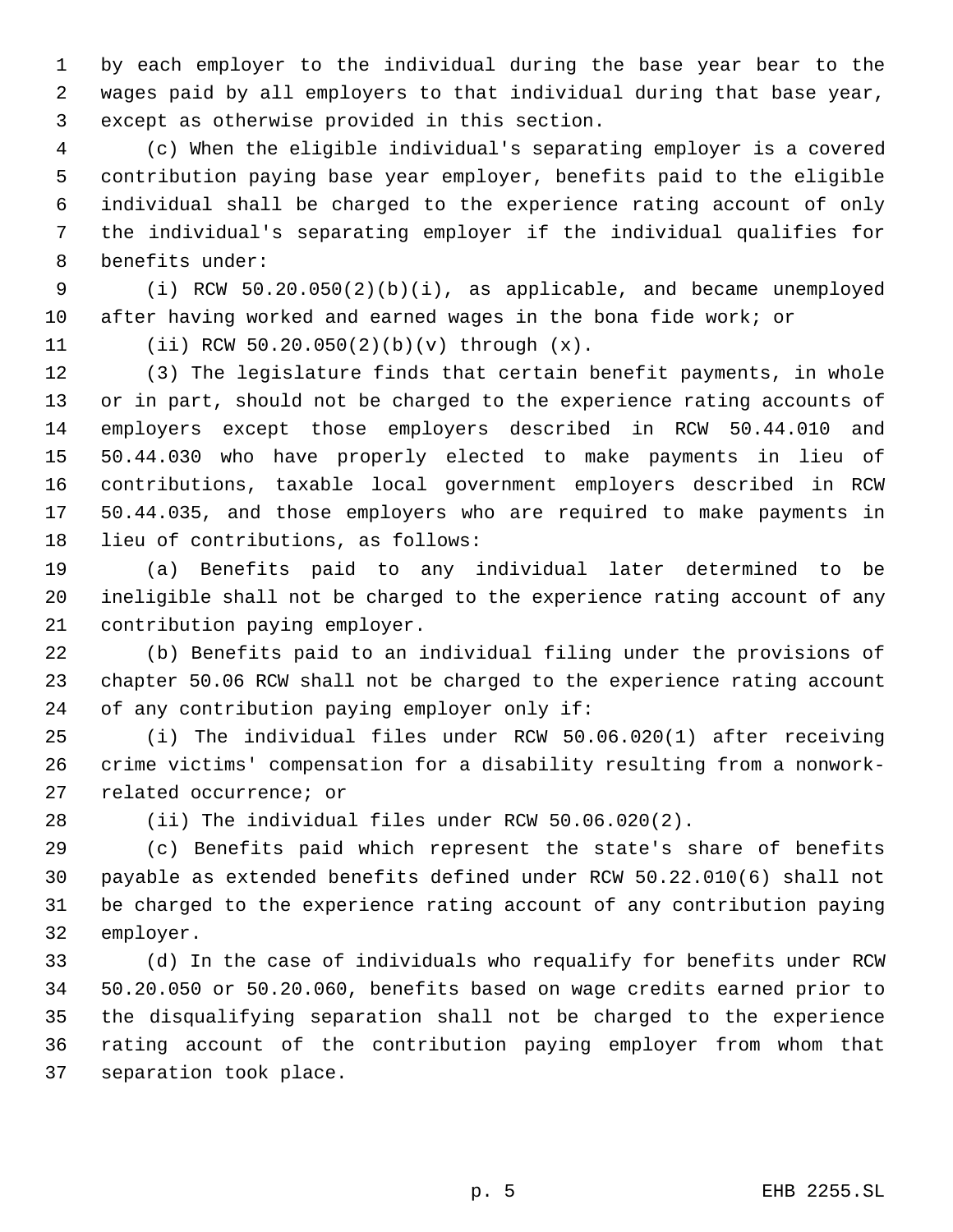(e) Individuals who qualify for benefits under RCW 50.20.050(2)(b)(iv), as applicable, shall not have their benefits charged to the experience rating account of any contribution paying employer.

 (f) With respect to claims with an effective date on or after the first Sunday following the day on which the governor signs this act, and before July 1, 2007, benefits paid that exceed the benefits that would have been paid if the weekly benefit amount for the claim had 9 been determined as one percent of the total wages paid in the individual's base year shall not be charged to the experience rating account of any contribution paying employer.

 (4)(a) A contribution paying base year employer, not otherwise eligible for relief of charges for benefits under this section, may receive such relief if the benefit charges result from payment to an individual who:

 (i) Last left the employ of such employer voluntarily for reasons 17 not attributable to the employer;

 (ii) Was discharged for misconduct or gross misconduct connected with his or her work not a result of inability to meet the minimum job requirements;

 (iii) Is unemployed as a result of closure or severe curtailment of operation at the employer's plant, building, worksite, or other facility. This closure must be for reasons directly attributable to a 24 catastrophic occurrence such as fire, flood, or other natural disaster; or

 (iv) Continues to be employed on a regularly scheduled permanent part-time basis by a base year employer and who at some time during the base year was concurrently employed and subsequently separated from at least one other base year employer. Benefit charge relief ceases when the employment relationship between the employer requesting relief and the claimant is terminated. This subsection does not apply to shared work employers under chapter 50.60 RCW.

 (b) The employer requesting relief of charges under this subsection must request relief in writing within thirty days following mailing to the last known address of the notification of the valid initial determination of such claim, stating the date and reason for the separation or the circumstances of continued employment. The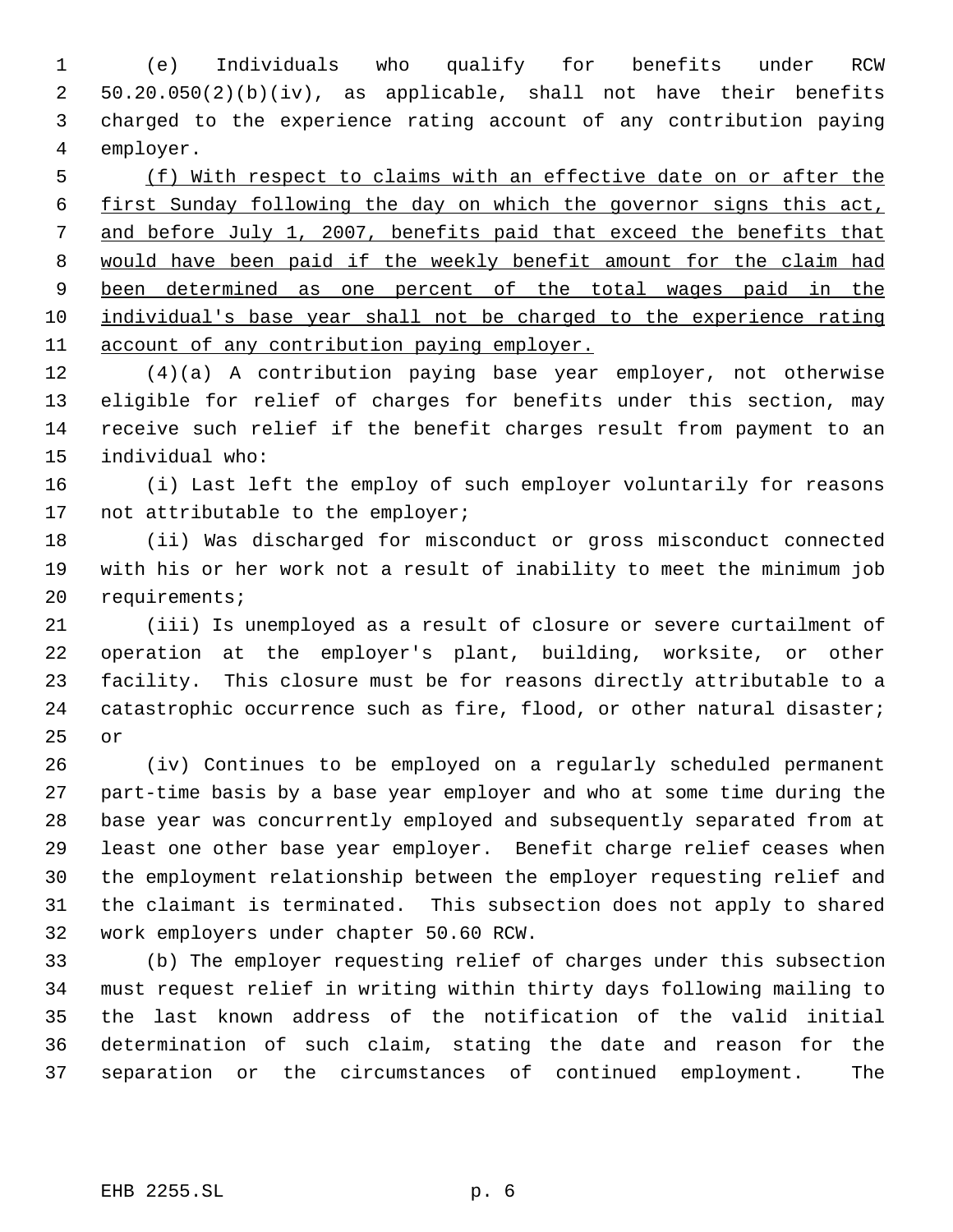commissioner, upon investigation of the request, shall determine whether relief should be granted.

 **Sec. 5.** RCW 50.29.025 and 2003 2nd sp.s. c 4 s 14 are each amended to read as follows:

 (1) Except as provided in subsection (2) of this section, the contribution rate for each employer subject to contributions under RCW 50.24.010 shall be determined under this subsection.

 (a) A fund balance ratio shall be determined by dividing the balance in the unemployment compensation fund as of the September 30th immediately preceding the rate year by the total remuneration paid by all employers subject to contributions during the second calendar year preceding the rate year and reported to the department by the following March 31st. The division shall be carried to the fourth decimal place with the remaining fraction, if any, disregarded. The fund balance ratio shall be expressed as a percentage.

 (b) The interval of the fund balance ratio, expressed as a percentage, shall determine which tax schedule in (e) of this subsection shall be in effect for assigning tax rates for the rate year. The intervals for determining the effective tax schedule shall be:

| 21 | Interval of the           |               |
|----|---------------------------|---------------|
| 22 | <b>Fund Balance Ratio</b> | Effective     |
| 23 | Expressed as a Percentage | Tax Schedule  |
| 24 | 2.90 and above            | AA            |
| 25 | 2.10 to 2.89              | A             |
| 26 | 1.70 to 2.09              | B             |
| 27 | 1.40 to 1.69              | $\mathcal{C}$ |
| 28 | 1.00 to 1.39              | D             |
| 29 | $0.70 \text{ to } 0.99$   | E             |
| 30 | Less than $0.70$          | F             |

 (c) An array shall be prepared, listing all qualified employers in ascending order of their benefit ratios. The array shall show for each qualified employer: (i) Identification number; (ii) benefit ratio; (iii) taxable payrolls for the four calendar quarters immediately preceding the computation date and reported to the department by the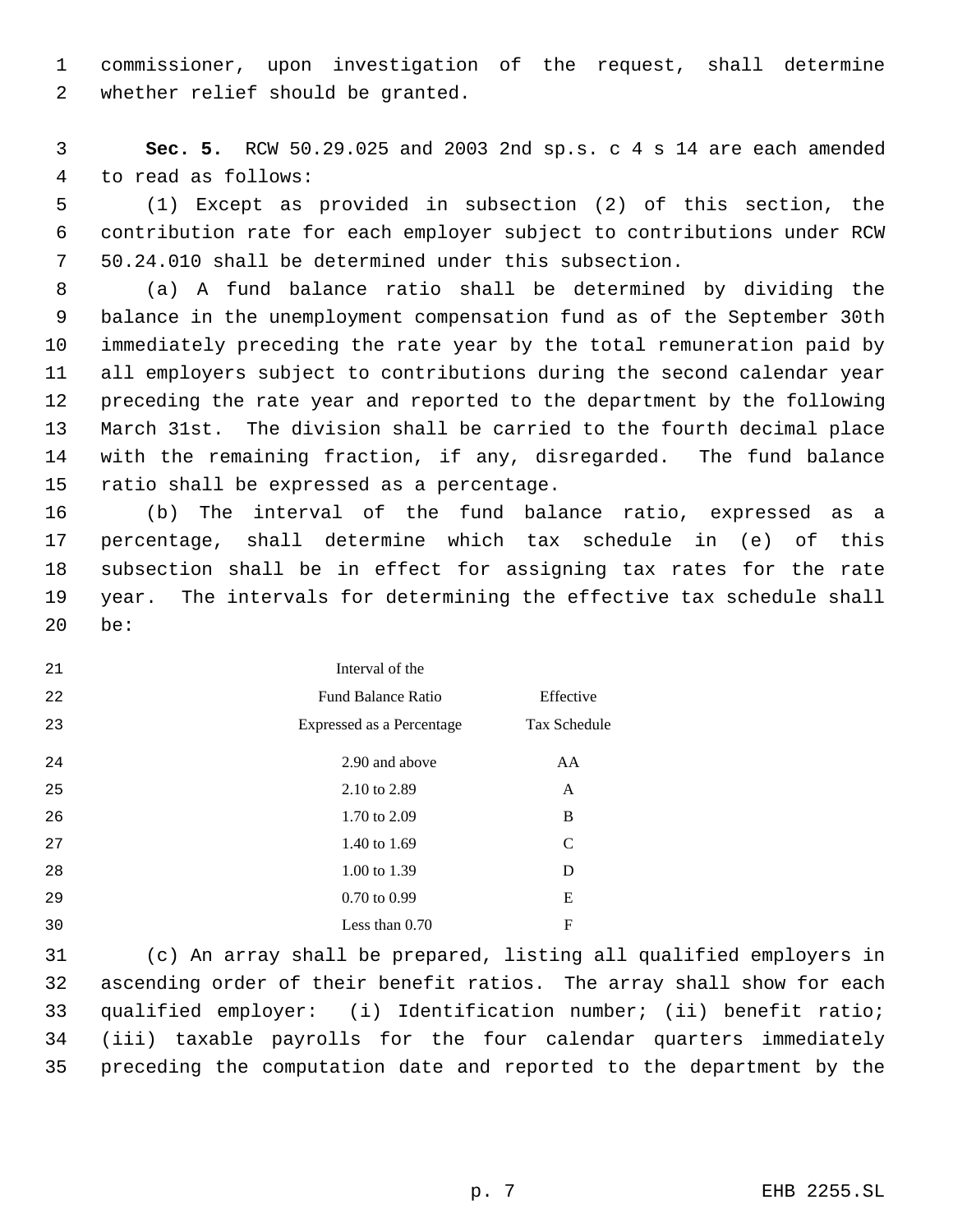cut-off date; (iv) a cumulative total of taxable payrolls consisting of the employer's taxable payroll plus the taxable payrolls of all other employers preceding him or her in the array; and (v) the percentage equivalent of the cumulative total of taxable payrolls.

 (d) Each employer in the array shall be assigned to one of twenty rate classes according to the percentage intervals of cumulative taxable payrolls set forth in (e) of this subsection: PROVIDED, That if an employer's taxable payroll falls within two or more rate classes, the employer and any other employer with the same benefit ratio shall be assigned to the lowest rate class which includes any portion of the employer's taxable payroll.

 (e) Except as provided in RCW 50.29.026, the contribution rate for each employer in the array shall be the rate specified in the following tables for the rate class to which he or she has been assigned, as determined under (d) of this subsection, within the tax schedule which is to be in effect during the rate year:

 Percent of Cumulative Taxable Payrolls Schedules of Contributions Rates for Effective Tax Schedule From To Rate To Class AA A B C D E F 0.00 5.00 1 0.47 0.47 0.57 0.97 1.47 1.87 2.47 5.01 10.00 2 0.47 0.47 0.77 1.17 1.67 2.07 2.67 10.01 15.00 3 0.57 0.57 0.97 1.37 1.77 2.27 2.87 15.01 20.00 4 0.57 0.73 1.11 1.51 1.90 2.40 2.98 20.01 25.00 5 0.72 0.92 1.30 1.70 2.09 2.59 3.08 25.01 30.00 6 0.91 1.11 1.49 1.89 2.29 2.69 3.18 30.01 35.00 7 1.00 1.29 1.69 2.08 2.48 2.88 3.27 35.01 40.00 8 1.19 1.48 1.88 2.27 2.67 3.07 3.47 40.01 45.00 9 1.37 1.67 2.07 2.47 2.87 3.27 3.66 45.01 50.00 10 1.56 1.86 2.26 2.66 3.06 3.46 3.86 50.01 55.00 11 1.84 2.14 2.45 2.85 3.25 3.66 3.95 55.01 60.00 12 2.03 2.33 2.64 3.04 3.44 3.85 4.15 60.01 65.00 13 2.22 2.52 2.83 3.23 3.64 4.04 4.34 65.01 70.00 14 2.40 2.71 3.02 3.43 3.83 4.24 4.54 70.01 75.00 15 2.68 2.90 3.21 3.62 4.02 4.43 4.63 75.01 80.00 16 2.87 3.09 3.42 3.81 4.22 4.53 4.73 80.01 85.00 17 3.27 3.47 3.77 4.17 4.57 4.87 4.97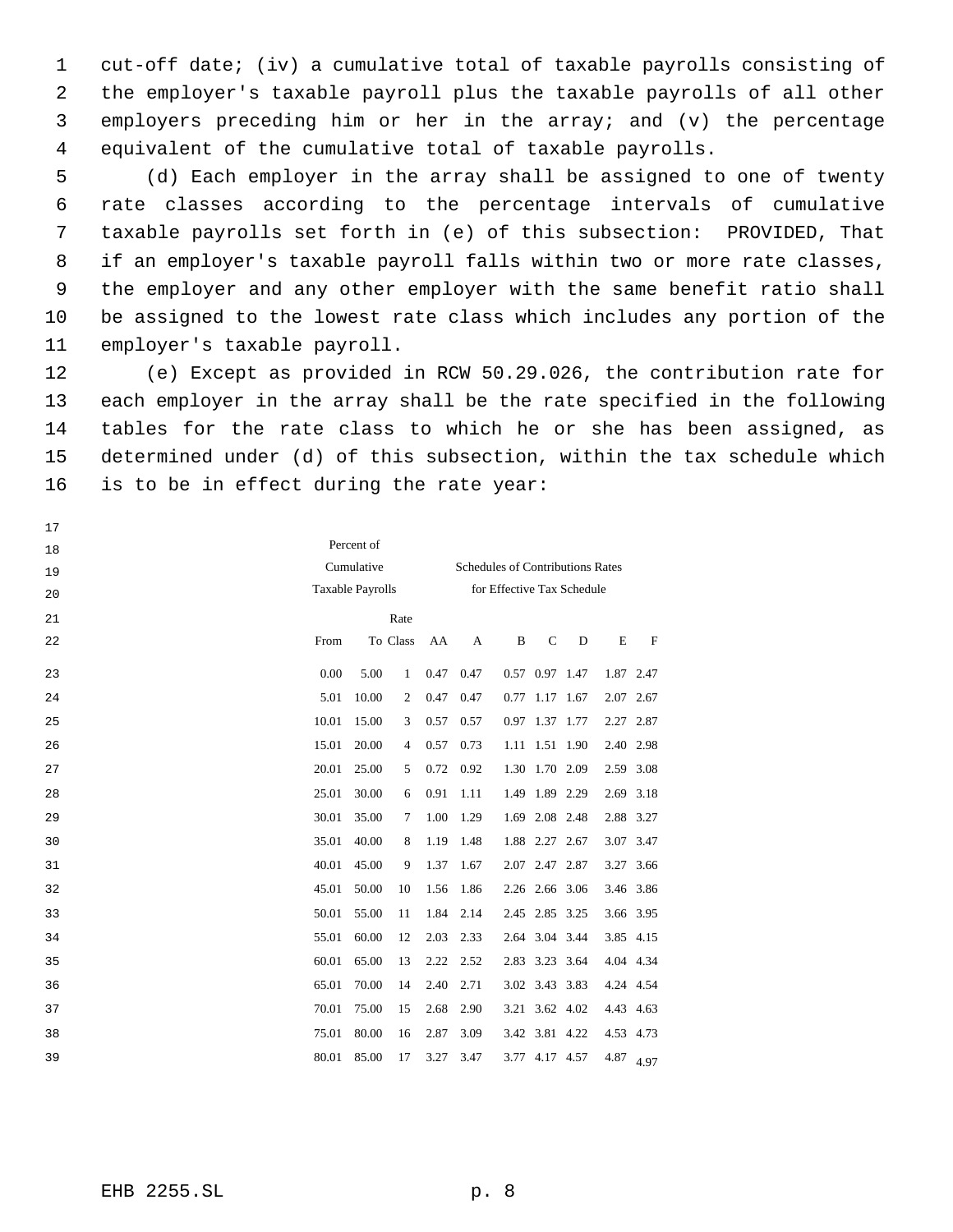85.01 90.00 18 3.67 3.87 4.17 4.57 4.87 4.97 5.17 90.01 95.00 19 4.07 4.27 4.57 4.97 5.07 5.17 5.37 95.01 100.00 20 5.40 5.40 5.40 5.40 5.40 5.40 5.40

 (f) The contribution rate for each employer not qualified to be in the array shall be as follows:

 (i) Employers who do not meet the definition of "qualified employer" by reason of failure to pay contributions when due shall be assigned a contribution rate two-tenths higher than that in rate class 20 for the applicable rate year, except employers who have an approved agency-deferred payment contract by September 30 of the previous rate year. If any employer with an approved agency-deferred payment contract fails to make any one of the succeeding deferred payments or fails to submit any succeeding tax report and payment in a timely manner, the employer's tax rate shall immediately revert to a contribution rate two-tenths higher than that in rate class 20 for the applicable rate year; and

 (ii) For all other employers not qualified to be in the array, the contribution rate shall be a rate equal to the average industry rate as determined by the commissioner; however, the rate may not be less than one percent.

 (2) Beginning with contributions assessed for rate year 2005, the contribution rate for each employer subject to contributions under RCW 50.24.010 shall be the sum of the array calculation factor rate and the graduated social cost factor rate determined under this subsection, and the solvency surcharge determined under RCW 50.29.041, if any.

 (a) The array calculation factor rate shall be determined as follows:

 (i) An array shall be prepared, listing all qualified employers in ascending order of their benefit ratios. The array shall show for each qualified employer: (A) Identification number; (B) benefit ratio; and (C) taxable payrolls for the four consecutive calendar quarters immediately preceding the computation date and reported to the employment security department by the cut-off date.

 (ii) Each employer in the array shall be assigned to one of forty rate classes according to his or her benefit ratio as follows, and, except as provided in RCW 50.29.026, the array calculation factor rate for each employer in the array shall be the rate specified in the rate class to which the employer has been assigned: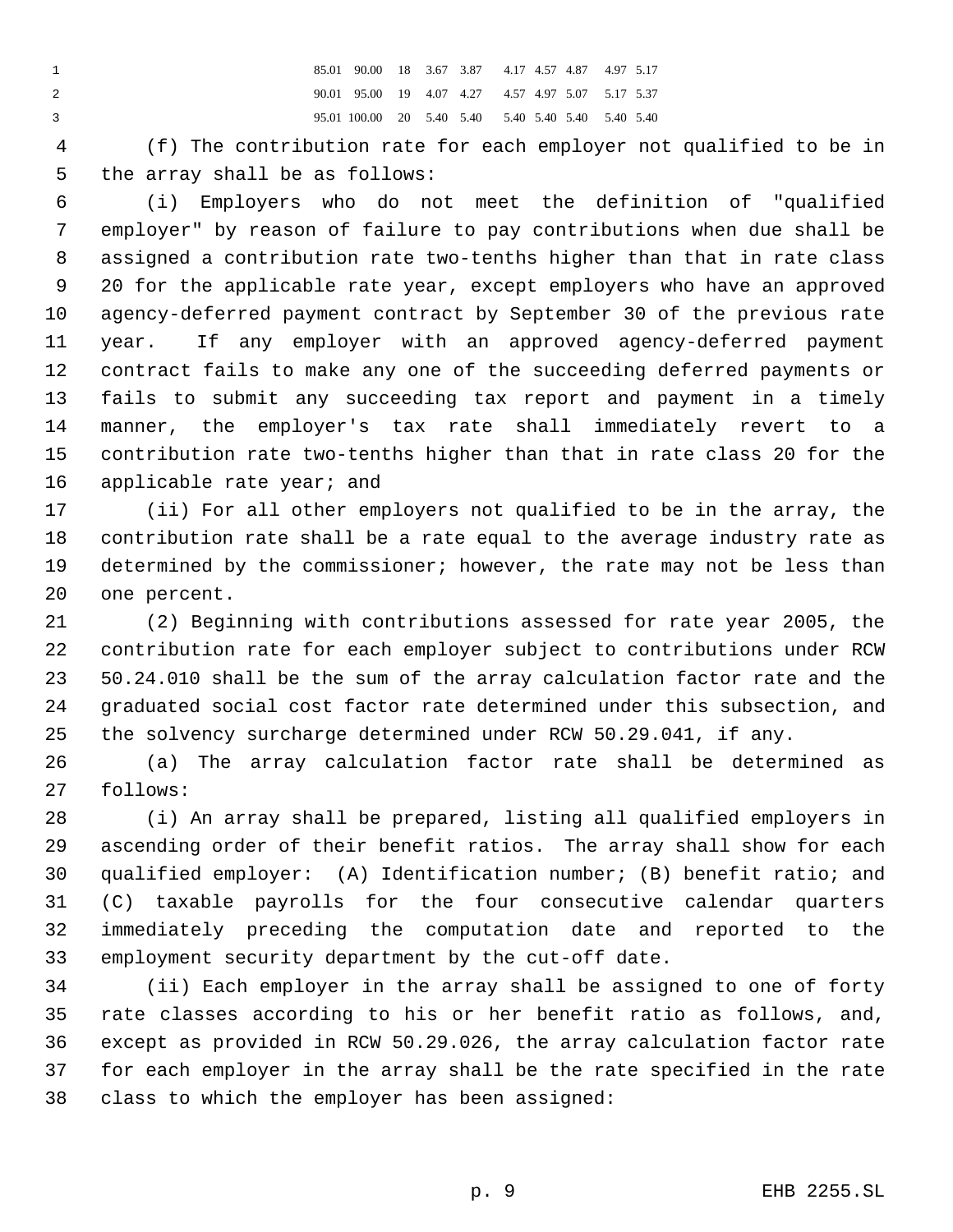| 1              |          | <b>Benefit Ratio</b> |                | Rate      |  |
|----------------|----------|----------------------|----------------|-----------|--|
| $\sqrt{2}$     | At least | Less than            | Class          | (percent) |  |
| $\mathbf{3}$   |          | 0.000001             | $\mathbf{1}$   | 0.00      |  |
| $\overline{4}$ | 0.000001 | 0.001250             | $\mathbf{2}$   | 0.13      |  |
| 5              | 0.001250 | 0.002500             | 3              | 0.25      |  |
| $\epsilon$     | 0.002500 | 0.003750             | $\overline{4}$ | 0.38      |  |
| 7              | 0.003750 | 0.005000             | 5              | 0.50      |  |
| 8              | 0.005000 | 0.006250             | 6              | 0.63      |  |
| 9              | 0.006250 | 0.007500             | 7              | 0.75      |  |
| 10             | 0.007500 | 0.008750             | $8\,$          | 0.88      |  |
| 11             | 0.008750 | 0.010000             | 9              | 1.00      |  |
| 12             | 0.010000 | 0.011250             | 10             | 1.15      |  |
| 13             | 0.011250 | 0.012500             | 11             | 1.30      |  |
| 14             | 0.012500 | 0.013750             | 12             | 1.45      |  |
| 15             | 0.013750 | 0.015000             | 13             | 1.60      |  |
| 16             | 0.015000 | 0.016250             | 14             | 1.75      |  |
| $17$           | 0.016250 | 0.017500             | 15             | 1.90      |  |
| 18             | 0.017500 | 0.018750             | 16             | 2.05      |  |
| 19             | 0.018750 | 0.020000             | 17             | 2.20      |  |
| 20             | 0.020000 | 0.021250             | 18             | 2.35      |  |
| 21             | 0.021250 | 0.022500             | 19             | 2.50      |  |
| 22             | 0.022500 | 0.023750             | 20             | 2.65      |  |
| 23             | 0.023750 | 0.025000             | 21             | 2.80      |  |
| 24             | 0.025000 | 0.026250             | 22             | 2.95      |  |
| 25             | 0.026250 | 0.027500             | 23             | 3.10      |  |
| 26             | 0.027500 | 0.028750             | 24             | 3.25      |  |
| 27             | 0.028750 | 0.030000             | 25             | 3.40      |  |
| 28             | 0.030000 | 0.031250             | 26             | 3.55      |  |
| 29             | 0.031250 | 0.032500             | 27             | 3.70      |  |
| 30             | 0.032500 | 0.033750             | 28             | 3.85      |  |
| 31             | 0.033750 | 0.035000             | 29             | 4.00      |  |
| 32             | 0.035000 | 0.036250             | 30             | 4.15      |  |
| 33             | 0.036250 | 0.037500             | 31             | 4.30      |  |
| 34             | 0.037500 | 0.040000             | 32             | 4.45      |  |
| 35             | 0.040000 | 0.042500             | 33             | 4.60      |  |
| 36             | 0.042500 | 0.045000             | 34             | 4.75      |  |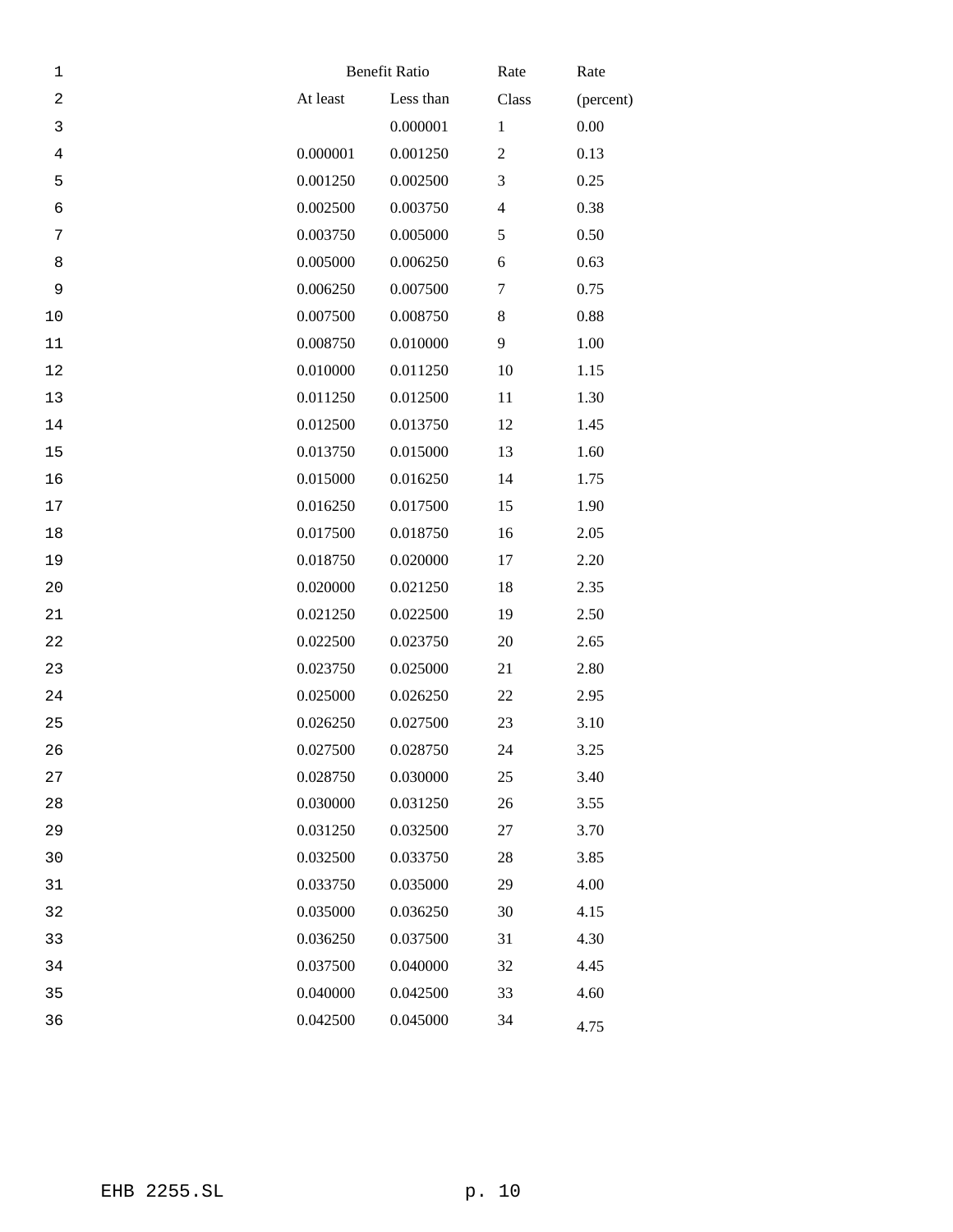|   | 0.045000 | 0.047500 | 35 | 4.90 |
|---|----------|----------|----|------|
| 2 | 0.047500 | 0.050000 | 36 | 5.05 |
| 3 | 0.050000 | 0.052500 | 37 | 5.20 |
| 4 | 0.052500 | 0.055000 | 38 | 5.30 |
| 5 | 0.055000 | 0.057500 | 39 | 5.35 |
| 6 | 0.057500 |          | 40 | 5.40 |

 (b) The graduated social cost factor rate shall be determined as follows:

 $(i)(A)$  Except as provided in  $(b)(i)(B)$   $((and))_{L}$   $(C)$ , and  $(D)$  of this subsection, the commissioner shall calculate the flat social cost factor for a rate year by dividing the total social cost by the total taxable payroll. The division shall be carried to the second decimal place with the remaining fraction disregarded unless it amounts to five hundredths or more, in which case the second decimal place shall be rounded to the next higher digit. The flat social cost factor shall be expressed as a percentage.

 (B) If, on the cut-off date, the balance in the unemployment compensation fund is determined by the commissioner to be an amount that will provide more than ten months of unemployment benefits, the commissioner shall calculate the flat social cost factor for the rate year immediately following the cut-off date by reducing the total social cost by the dollar amount that represents the number of months for which the balance in the unemployment compensation fund on the cut- off date will provide benefits above ten months and dividing the result by the total taxable payroll. However, the calculation under this 26 subsection  $(2)(b)(i)(B)$  for a rate year may not result in a flat social cost factor that is more than two-tenths lower than the calculation under (b)(i)(A) of this subsection for that rate year. For the purposes of this subsection, the commissioner shall determine the number of months of unemployment benefits in the unemployment compensation fund using the benefit cost rate for the average of the three highest calendar benefit cost rates in the twenty consecutive completed calendar years immediately preceding the cut-off date or a period of consecutive calendar years immediately preceding the cut-off date that includes three recessions, if longer.

 (C) The minimum flat social cost factor calculated under this subsection (2)(b) shall be six-tenths of one percent.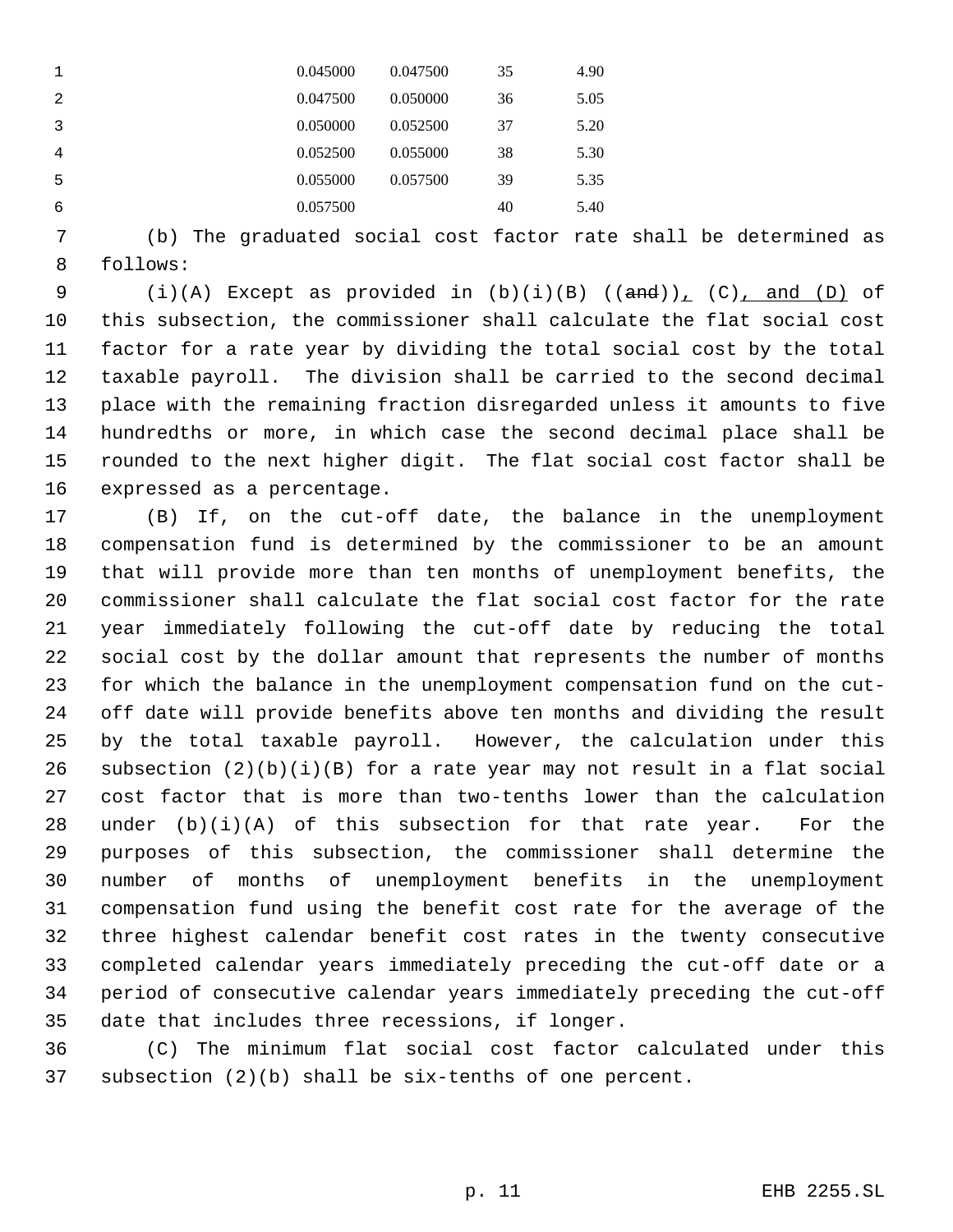(D) With respect to rate year 2007, the flat social cost factor shall be the lesser of: (I) The flat social cost factor determined under (b)(i)(A) through (C) of this subsection; or (II) The flat social cost factor that would be determined under 6 (b)(i)(A) through (C) of this subsection if RCW  $50.20.120(2)(c)(i)$  had been in effect during the immediately preceding rate year. (ii)(A) Except as provided in (b)(ii)(B) of this subsection, the graduated social cost factor rate for each employer in the array is the flat social cost factor multiplied by the percentage specified as follows for the rate class to which the employer has been assigned in (a)(ii) of this subsection, except that the sum of an employer's array calculation factor rate and the graduated social cost factor rate may not exceed six and five-tenths percent or, for employers whose ((standard industrial classification)) North American industry 16 classification system code is within ((major group "01," "02," "07," "091," "203," "209," or "5148," or the equivalent code in the North 18 American industry classification system code,)) "111," "112," "1141," "115," "3114," "3117," or "42448," may not exceed six percent:  $((+A)^{n})$   $(1)$  Rate class 1 - 78 percent;  $((+B))$  (II) Rate class 2 - 82 percent;  $((\text{ }(\text{ }t\text{ }))$  (III) Rate class 3 - 86 percent;  $((+D))$   $(IV)$  Rate class 4 - 90 percent;  $((\overline{E}))(V)$  Rate class 5 - 94 percent;  $((\overline{F}))$   $(VI)$  Rate class 6 - 98 percent;  $((\overline{G}))$   $(VII)$  Rate class 7 - 102 percent; (( $\overline{\text{+H}}$ )) (VIII) Rate class 8 - 106 percent;  $((+1))$   $(IX)$  Rate class 9 - 110 percent;  $((\overline{d}))(X)$  Rate class 10 - 114 percent;  $((\{K\}) \times (\{XI\})$  Rate class 11 - 118 percent; and ( $(\overline{+L})$ )  $(\overline{XII})$  Rate classes 12 through 40 - 120 percent. (B) For contributions assessed beginning July 1, 2005, through June 30, 2007, for employers whose North American industry classification system code is "111," "112," "1141," "115," "3114," "3117," "42448," or "49312," the graduated social cost factor rate is zero. (iii) For the purposes of this section: (A) "Total social cost" means: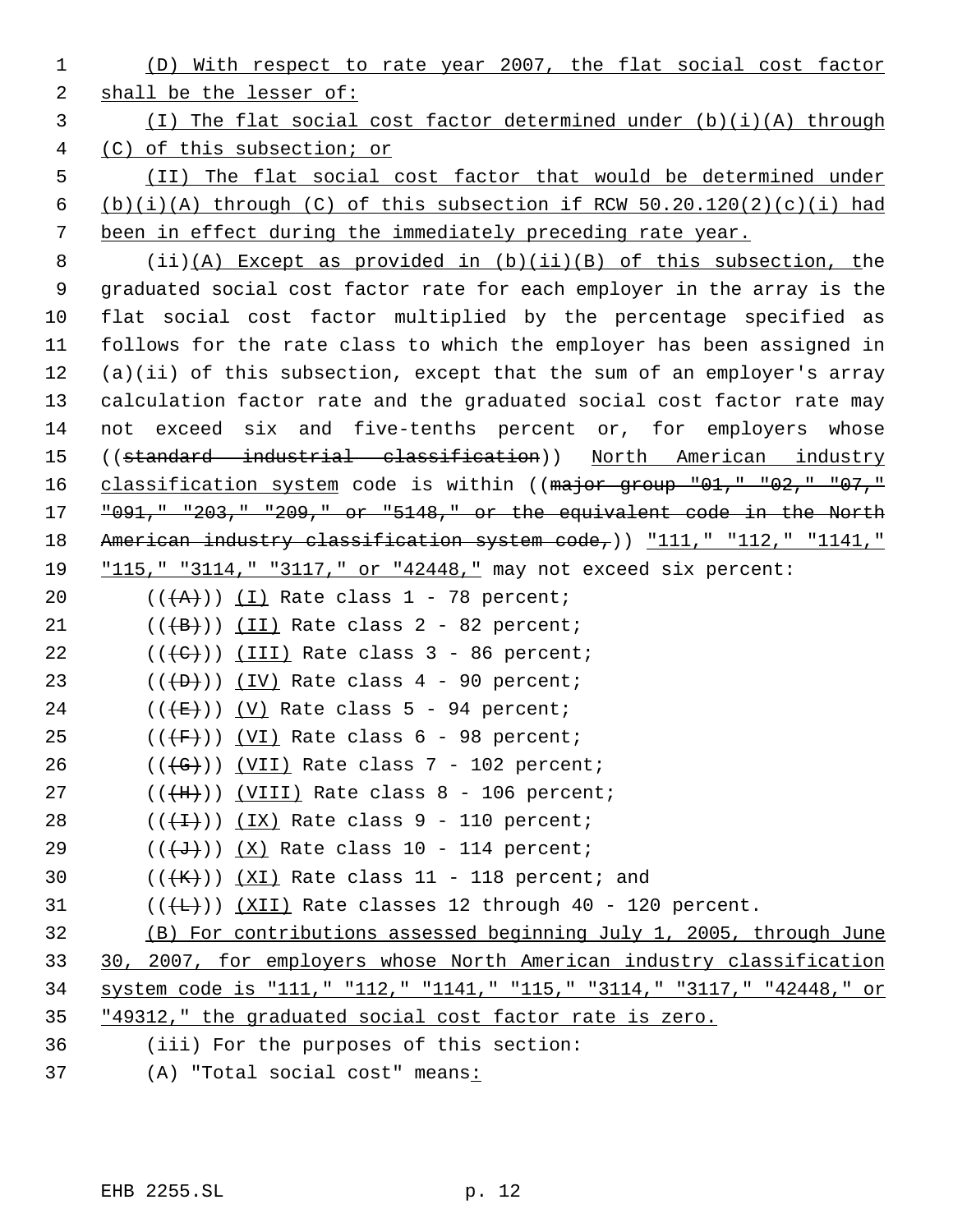(I) Except as provided in (b)(iii)(A)(II) of this subsection, the amount calculated by subtracting the array calculation factor contributions paid by all employers with respect to the four consecutive calendar quarters immediately preceding the computation date and paid to the employment security department by the cut-off date from the total unemployment benefits paid to claimants in the same four consecutive calendar quarters. To calculate the flat social cost factor for rate year 2005, the commissioner shall calculate the total social cost using the array calculation factor contributions that would have been required to be paid by all employers in the calculation period if (a) of this subsection had been in effect for the relevant period.

 (II) For rate year 2007, the amount calculated under (b)(iii)(A)(I) 14 of this subsection reduced by the amount of benefits charged that 15 exceed the contributions paid in the four consecutive calendar quarters 16 immediately preceding the applicable computation date because, as 17 applicable, specified employers are subject to the social cost contributions under (b)(ii)(B) of this subsection, and/or because the social cost factor contributions are paid under (b)(i)(D)(II) of this subsection.

 (B) "Total taxable payroll" means the total amount of wages subject to tax, as determined under RCW 50.24.010, for all employers in the four consecutive calendar quarters immediately preceding the computation date and reported to the employment security department by the cut-off date.

 (c) The array calculation factor rate for each employer not qualified to be in the array shall be as follows:

 (i) Employers who do not meet the definition of "qualified employer" by reason of failure to pay contributions when due shall be assigned an array calculation factor rate two-tenths higher than that in rate class 40, except employers who have an approved agency-deferred payment contract by September 30th of the previous rate year. If any employer with an approved agency-deferred payment contract fails to make any one of the succeeding deferred payments or fails to submit any succeeding tax report and payment in a timely manner, the employer's tax rate shall immediately revert to an array calculation factor rate two-tenths higher than that in rate class 40; and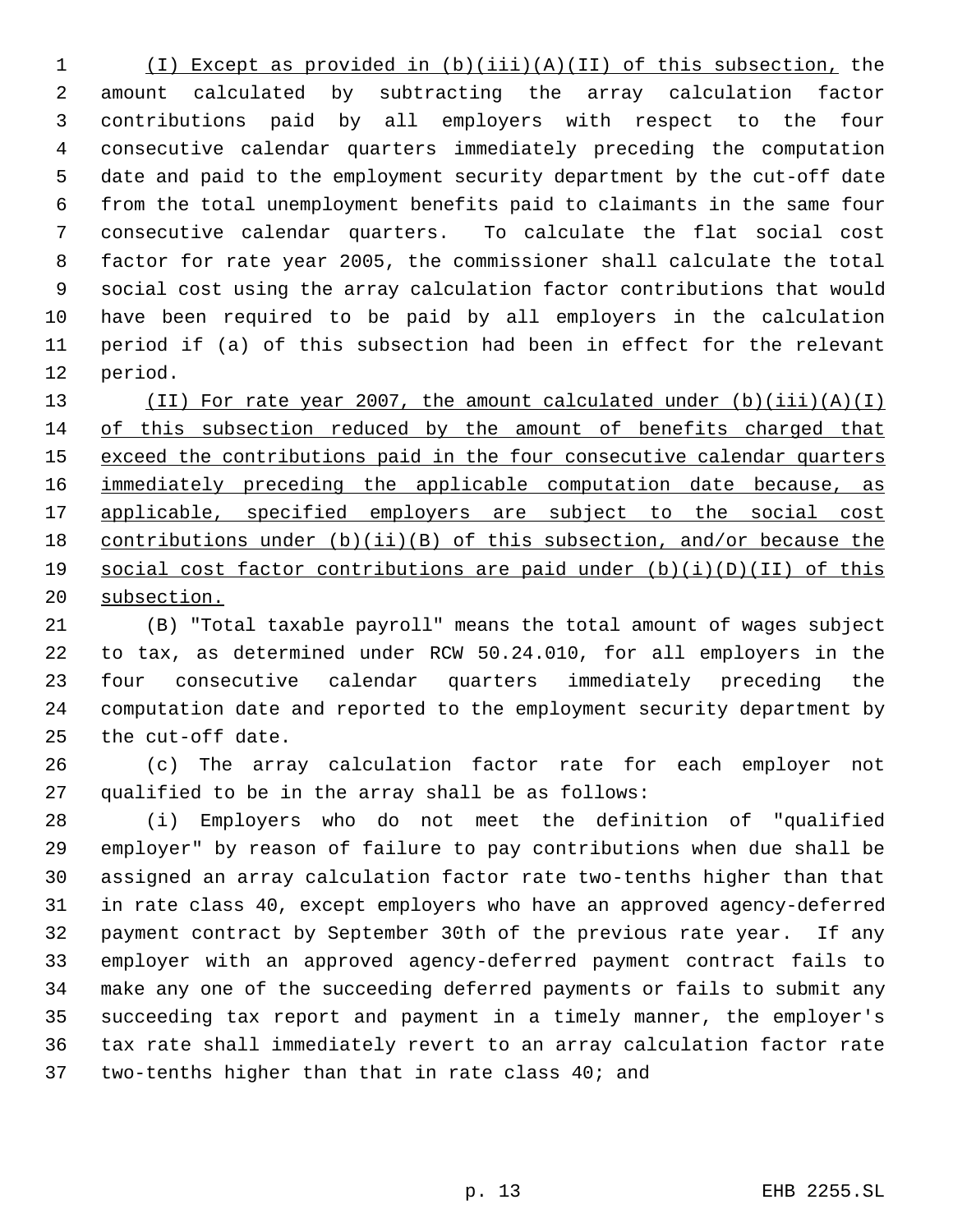(ii) For all other employers not qualified to be in the array, the array calculation factor rate shall be a rate equal to the average industry array calculation factor rate as determined by the commissioner, plus fifteen percent of that amount; however, the rate may not be less than one percent or more than the array calculation factor rate in rate class 40.

 (d) The graduated social cost factor rate for each employer not qualified to be in the array shall be as follows:

 (i) For employers whose array calculation factor rate is determined 10 under  $(c)(i)$  of this subsection, the social cost factor rate shall be the social cost factor rate assigned to rate class 40 under (b)(ii) of this subsection.

 (ii) For employers whose array calculation factor rate is determined under (c)(ii) of this subsection, the social cost factor rate shall be a rate equal to the average industry social cost factor rate as determined by the commissioner, plus fifteen percent of that amount, but not more than the social cost factor rate assigned to rate class 40 under (b)(ii) of this subsection.

 (3) Assignment of employers by the commissioner to industrial classification, for purposes of this section, shall be in accordance with established classification practices found in the "Standard Industrial Classification Manual" issued by the federal office of management and budget to the third digit provided in the standard industrial classification code, or in the North American industry classification system code.

 **Sec. 6.** RCW 50.16.030 and 1999 c 36 s 1 are each amended to read as follows:

 (1)(a) Except as provided in (b) and (c) of this subsection, moneys shall be requisitioned from this state's account in the unemployment trust fund solely for the payment of benefits and repayment of loans from the federal government to guarantee solvency of the unemployment compensation fund in accordance with regulations prescribed by the commissioner, except that money credited to this state's account pursuant to section 903 of the social security act, as amended, shall be used exclusively as provided in RCW 50.16.030(5). The commissioner shall from time to time requisition from the unemployment trust fund such amounts, not exceeding the amounts standing to its account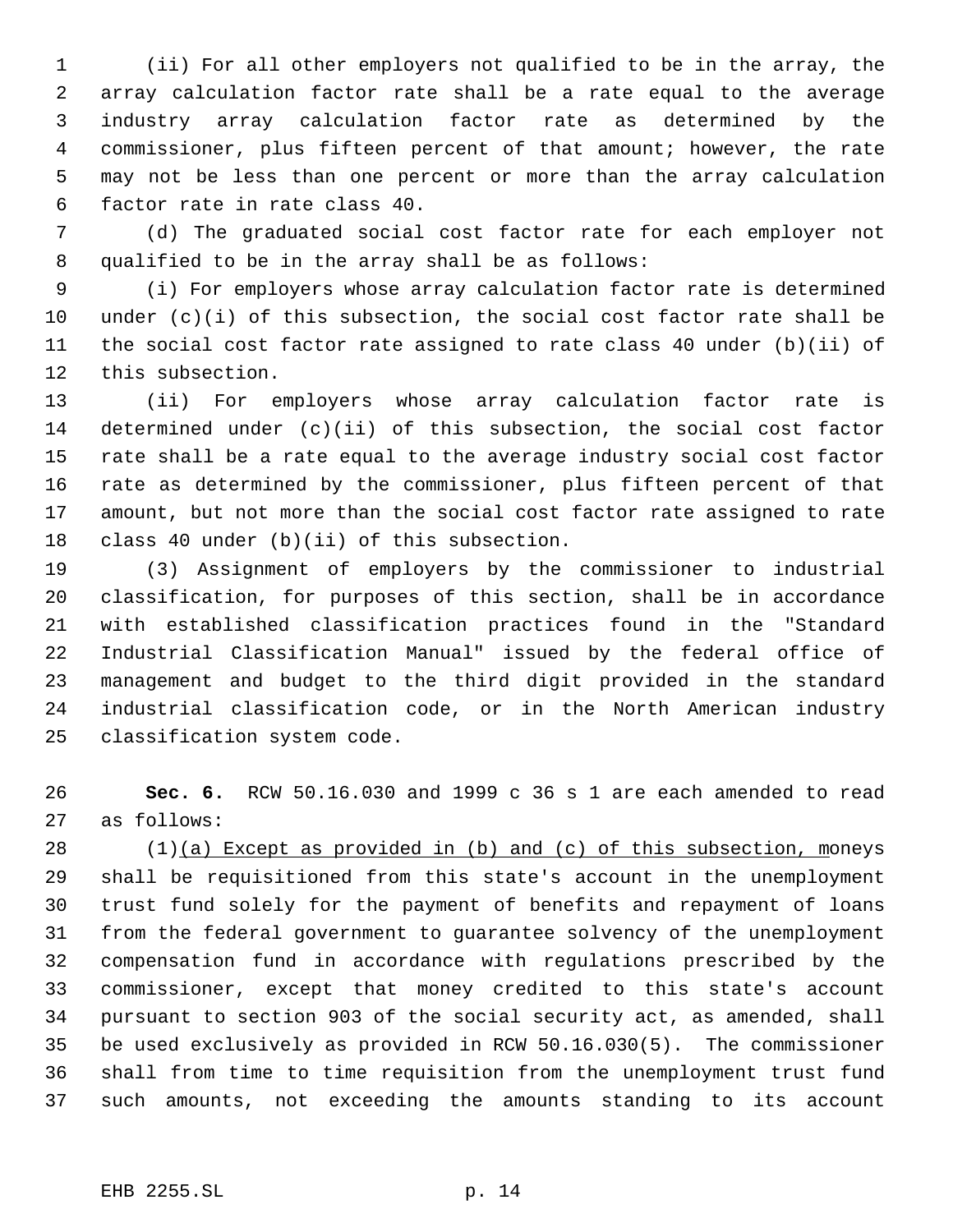therein, as he or she deems necessary for the payment of benefits for a reasonable future period. Upon receipt thereof the treasurer shall deposit such moneys in the benefit account and shall issue his or her warrants for the payment of benefits solely from such benefits account. (b) Moneys for the payment of regular benefits as defined in RCW 50.22.010 shall be requisitioned during fiscal years 2006 and 2007 in the following order:

 (i) First, from the moneys credited to this state's account in the unemployment trust fund pursuant to section 903 of the social security act, as amended in section 209 of the temporary extended unemployment compensation act of 2002 (42 U.S.C. Sec. 1103(d)), the amount equal to the amount of benefits charged that exceed the contributions paid in 13 the four consecutive calendar quarters ending on June 30, 2006, for the fiscal year 2006 calculation, and ending on June 30, 2007, for the fiscal year 2007 calculation, because the social cost factor 16 contributions that employers are subject to under RCW 50.29.025(2)(b)(ii)(B) are less than the social cost factor contributions that these employers would have been subject to if RCW 50.29.025(2)(b)(ii)(A) had applied to these employers; and

20 (ii) Second, after the requisitioning required under (b)(i) of this subsection in the respective fiscal year, from all other moneys 22 credited to this state's account in the unemployment trust fund.

 (c) After the requisitioning required under (b) of this subsection, if applicable, moneys for the payment of regular benefits as defined in RCW 50.22.010 shall be requisitioned during calendar year 2007 in the following order:

 (i) First, from the moneys credited to this state's account in the unemployment trust fund pursuant to section 903 of the social security act, as amended in section 209 of the temporary extended unemployment compensation act of 2002 (42 U.S.C. Sec. 1103(d)), the amount equal to the amount of benefits paid under RCW 50.20.120(2)(c)(ii) beginning on the first Sunday following the day on which the governor signs this act and ending on June 30, 2007, that exceed the amount of benefits that would have been paid if the weekly benefit amount had been determined 35 as one percent of the total wages paid in the individual's base year; and

(ii) Second, after the requisitioning required under (c)(i) of this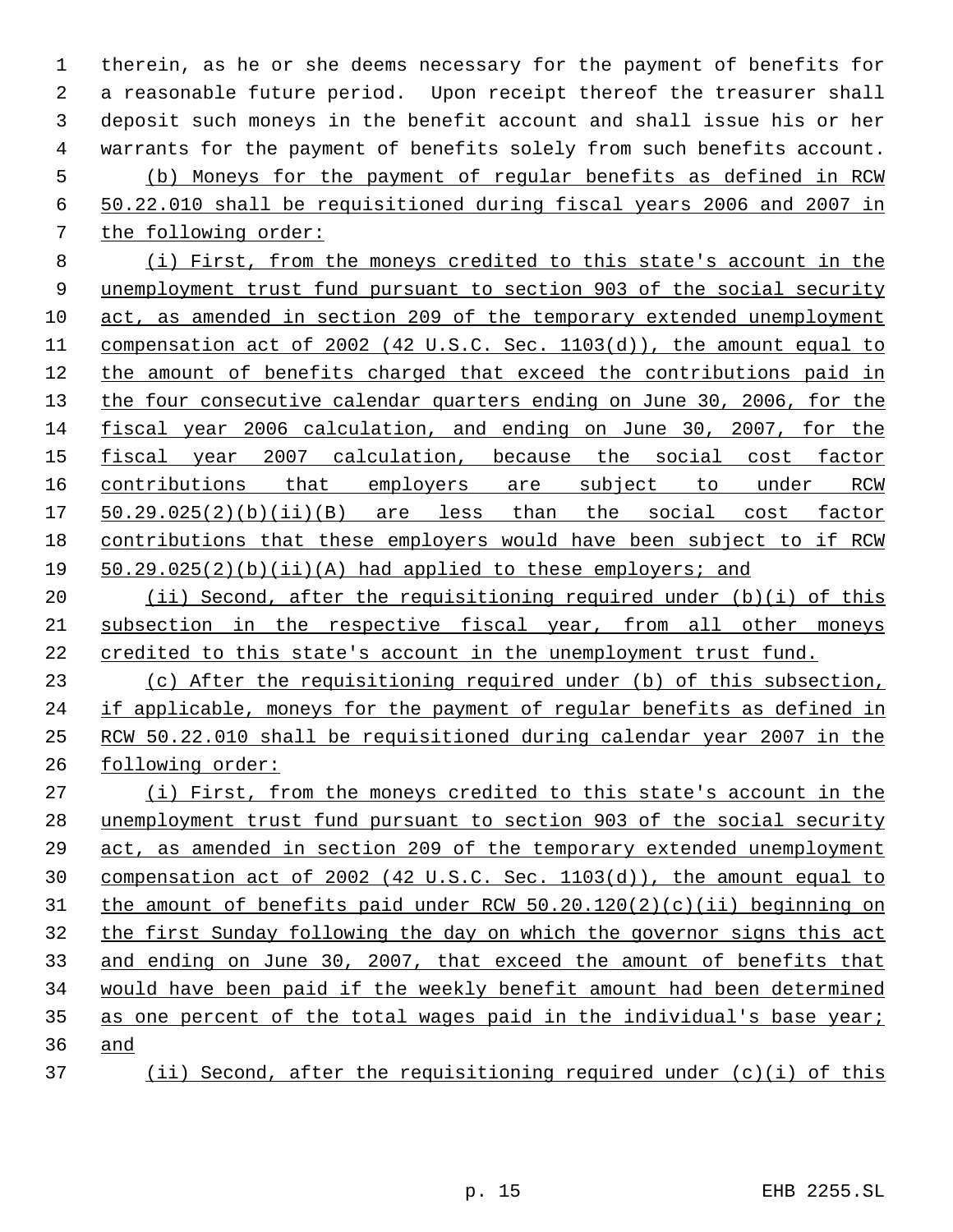1 subsection in the respective calendar year, from all other moneys

2 credited to this state's account in the unemployment trust fund.

 (2) Expenditures of such moneys in the benefit account and refunds from the clearing account shall not be subject to any provisions of law requiring specific appropriations or other formal release by state officers of money in their custody, and RCW 43.01.050, as amended, shall not apply. All warrants issued by the treasurer for the payment of benefits and refunds shall bear the signature of the treasurer and the countersignature of the commissioner, or his or her duly authorized agent for that purpose.

 (3) Any balance of moneys requisitioned from the unemployment trust fund which remains unclaimed or unpaid in the benefit account after the expiration of the period for which sums were requisitioned shall either be deducted from estimates for, and may be utilized for the payment of, benefits during succeeding periods, or in the discretion of the commissioner, shall be redeposited with the secretary of the treasury of the United States of America to the credit of this state's account in the unemployment trust fund.

 (4) Money credited to the account of this state in the unemployment trust fund by the secretary of the treasury of the United States of America pursuant to section 903 of the social security act, as amended, may be requisitioned and used for the payment of expenses incurred for the administration of this title pursuant to a specific appropriation by the legislature, provided that the expenses are incurred and the money is requisitioned after the enactment of an appropriation law which:

 (a) Specifies the purposes for which such money is appropriated and 28 the amounts appropriated therefor;

 (b) Limits the period within which such money may be obligated to a period ending not more than two years after the date of the enactment of the appropriation law; and

 (c) Limits the amount which may be obligated during a twelve-month period beginning on July 1st and ending on the next June 30th to an amount which does not exceed the amount by which (i) the aggregate of the amounts credited to the account of this state pursuant to section 903 of the social security act, as amended, during the same twelve- month period and the thirty-four preceding twelve-month periods, exceeds (ii) the aggregate of the amounts obligated pursuant to RCW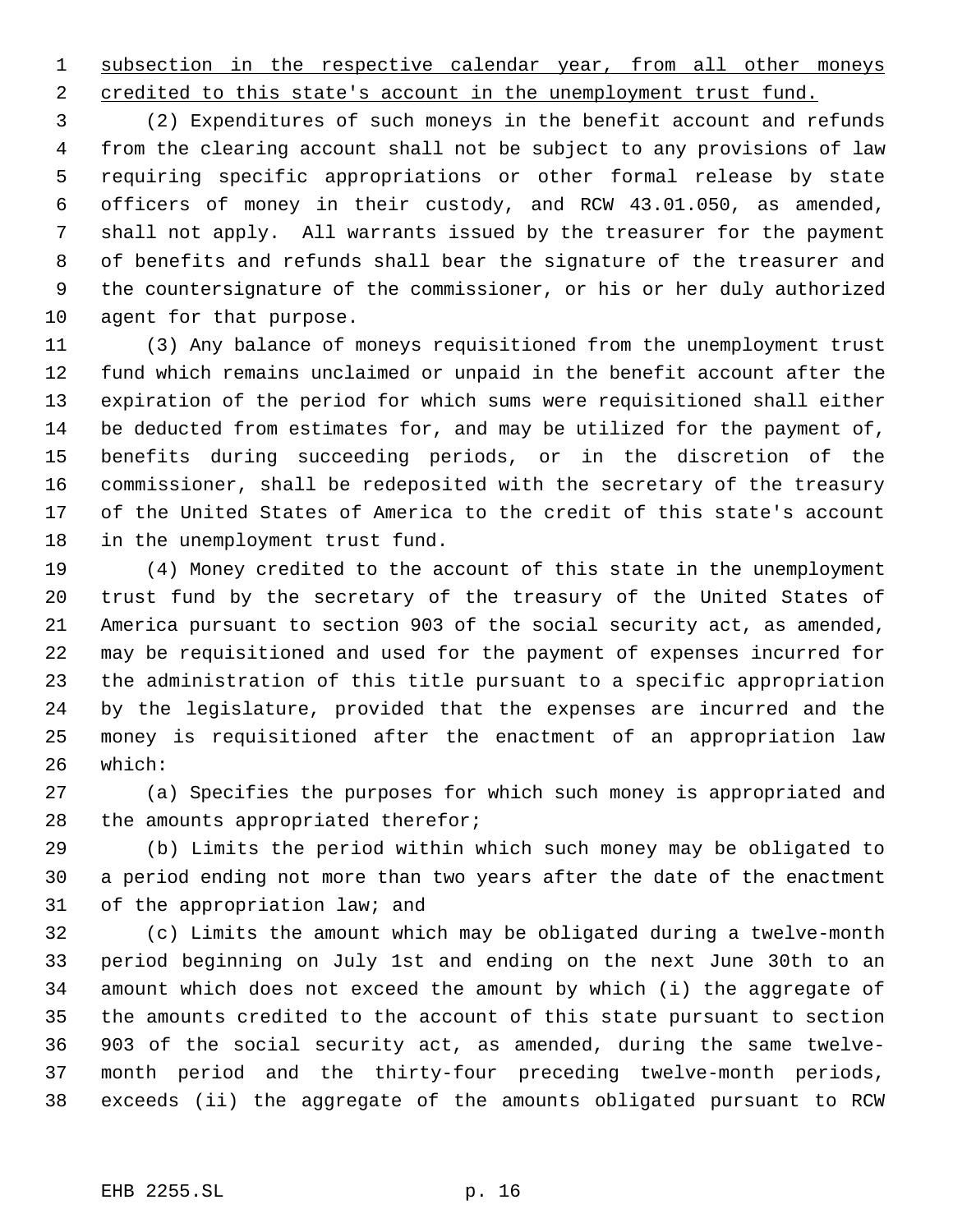50.16.030 (4), (5) and (6) and charged against the amounts credited to the account of this state during any of such thirty-five twelve-month periods. For the purposes of RCW 50.16.030 (4), (5) and (6), amounts obligated during any such twelve-month period shall be charged against equivalent amounts which were first credited and which are not already so charged; except that no amount obligated for administration during any such twelve-month period may be charged against any amount credited during such a twelve-month period earlier than the thirty-fourth twelve-month period preceding such period: PROVIDED, That any amount credited to this state's account under section 903 of the social security act, as amended, which has been appropriated for expenses of administration, whether or not withdrawn from the trust fund shall be excluded from the unemployment compensation fund balance for the purpose of experience rating credit determination.

 (5) Money credited to the account of this state pursuant to section 903 of the social security act, as amended, may not be withdrawn or used except for the payment of benefits and for the payment of expenses of administration and of public employment offices pursuant to RCW 50.16.030 (4), (5) and (6). However, moneys credited because of excess amounts in federal accounts in federal fiscal years 1999, 2000, and 2001 shall be used solely for the administration of the unemployment compensation program and are not subject to appropriation by the legislature for any other purpose.

 (6) Money requisitioned as provided in RCW 50.16.030 (4), (5) and (6) for the payment of expenses of administration shall be deposited in the unemployment compensation fund, but until expended, shall remain a part of the unemployment compensation fund. The commissioner shall maintain a separate record of the deposit, obligation, expenditure and return of funds so deposited. Any money so deposited which either will not be obligated within the period specified by the appropriation law or remains unobligated at the end of the period, and any money which has been obligated within the period but will not be expended, shall be returned promptly to the account of this state in the unemployment trust fund.

 NEW SECTION. **Sec. 7.** A new section is added to chapter 50.29 RCW to read as follows: (1) By October 1, 2006, and October 1, 2007, the employment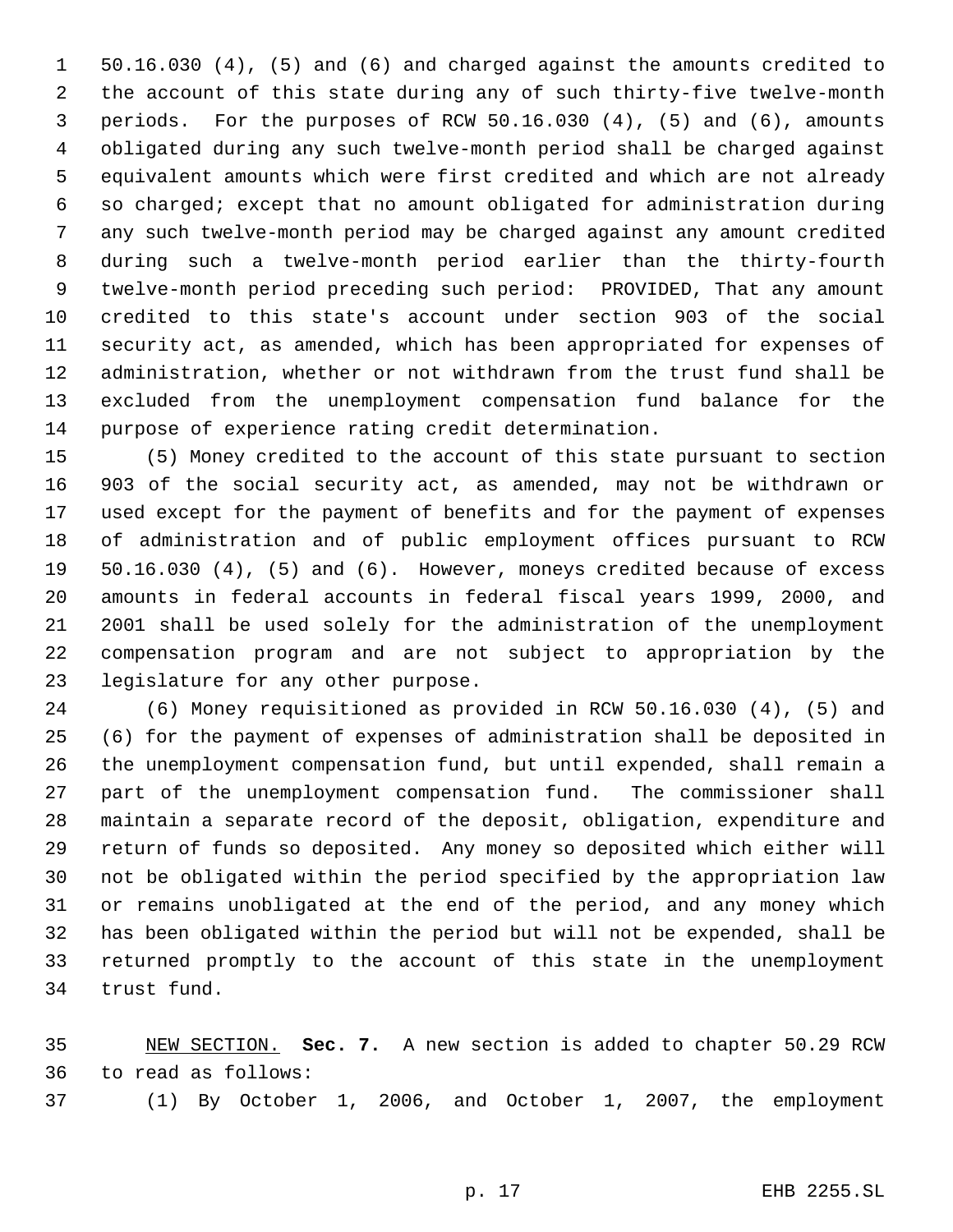security department must report to the appropriate committees of the legislature on the impact, or projected impact, of sections 2 and 3, chapter ..., Laws of 2005 (sections 2 and 3 of this act) on the unemployment trust fund in the three consecutive fiscal years beginning with the year before the report date.

(2) This section expires January 1, 2008.

 NEW SECTION. **Sec. 8.** To establish additional capacity within the employment security department, the department is authorized to add two full-time equivalent employees to develop economic models for estimating the impacts of policy changes on the unemployment insurance system and the unemployment trust fund.

 NEW SECTION. **Sec. 9.** (1)(a) The joint legislative task force on unemployment insurance benefit equity is established. The joint legislative task force shall consist of the following members:

 (i) The chair and ranking minority member of the senate labor, commerce, research and development committee;

 (ii) The chair and ranking minority member of the house commerce and labor committee;

 (iii) Four members representing business, selected from nominations submitted by statewide business organizations representing a cross- section of industries and appointed jointly by the president of the 22 senate and the speaker of the house of representatives; and

 (iv) Four members representing labor, selected from nominations submitted by statewide labor organizations representing a cross-section of industries and appointed jointly by the president of the senate and the speaker of the house of representatives.

 (b) In addition, the employment security department shall cooperate with the task force and maintain a liaison representative, who shall be a nonvoting member. The department shall cooperate with the task force and provide information as the task force may reasonably request.

 (2) The task force shall review the unemployment insurance system, including, but not limited to, whether the benefit structure provides for equitable benefits, whether the structure fairly accounts for changes in the work force and industry work patterns, including seasonality, and for claimants' annual work patterns, whether the tax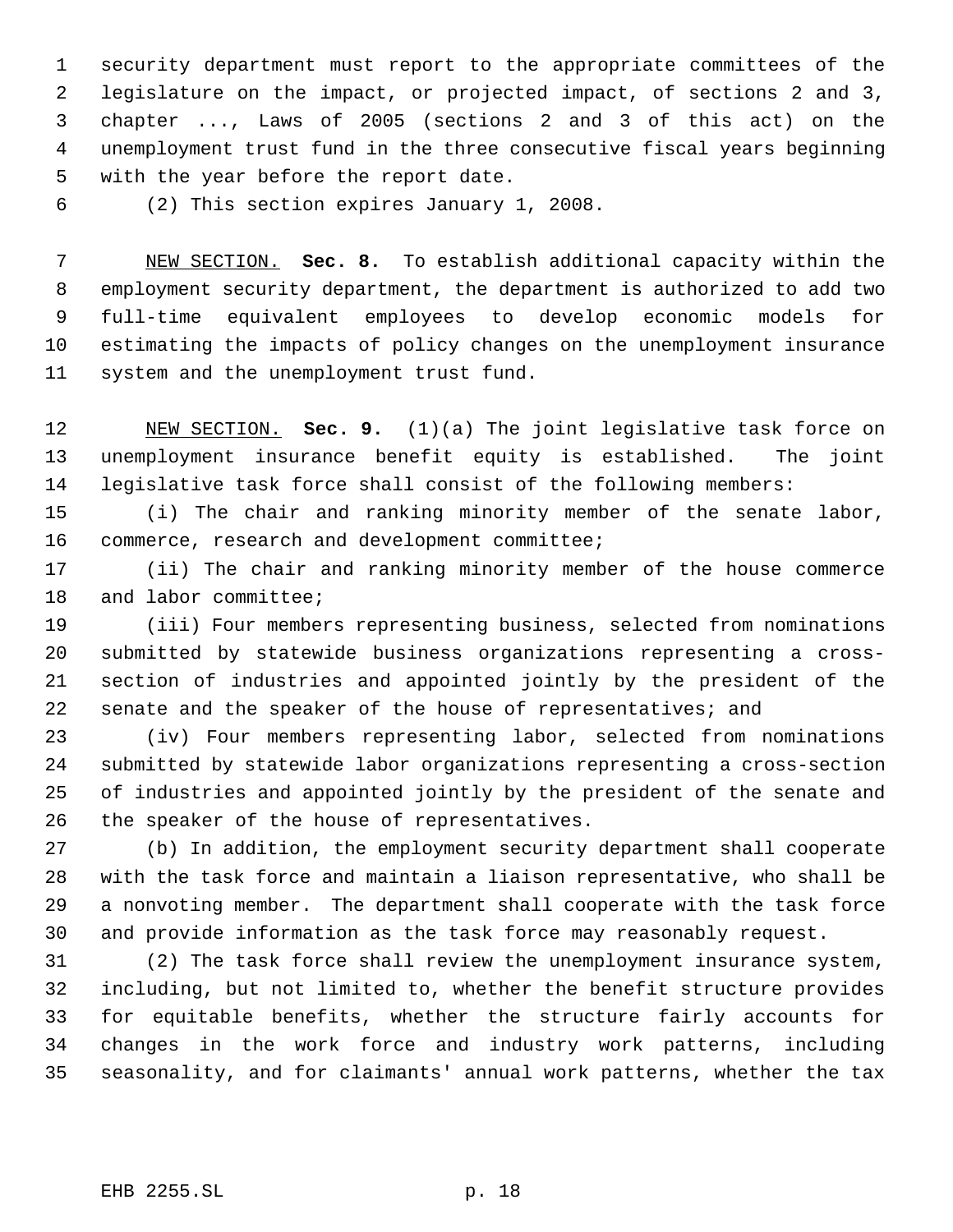structure provides for an equitable distribution of taxes, and whether the trust fund is adequate in the long term.

 (3)(a) The task force shall use legislative facilities, and staff support shall be provided by senate committee services and the house of representatives office of program research. The task force may hire additional staff with specific technical expertise if such expertise is necessary to carry out the mandates of this study.

 (b) Legislative members of the task force shall be reimbursed for travel expenses in accordance with RCW 44.04.120. Nonlegislative members, except those representing an employer or organization, are entitled to be reimbursed for travel expenses in accordance with RCW 43.03.050 and 43.03.060.

 (c) The expenses of the task force shall be paid jointly by the senate and the house of representatives.

 (5) The task force shall report its findings and recommendations to the legislature by January 1, 2006.

(6) This section expires July 1, 2006.

 NEW SECTION. **Sec. 10.** (1) Section 2 of this act expires June 30, 2007.

 (2) It is the intent of the legislature that the expiration of sections or subsections of this act results in those sections of law being returned to the law in effect immediately before the effective date of this act.

 NEW SECTION. **Sec. 11.** If any part of this act is found to be in conflict with federal requirements that are a prescribed condition to the allocation of federal funds to the state or the eligibility of employers in this state for federal unemployment tax credits, the conflicting part of this act is inoperative solely to the extent of the conflict, and the finding or determination does not affect the operation of the remainder of this act. Rules adopted under this act must meet federal requirements that are a necessary condition to the receipt of federal funds by the state or the granting of federal unemployment tax credits to employers in this state.

NEW SECTION. **Sec. 12.** This act is necessary for the immediate